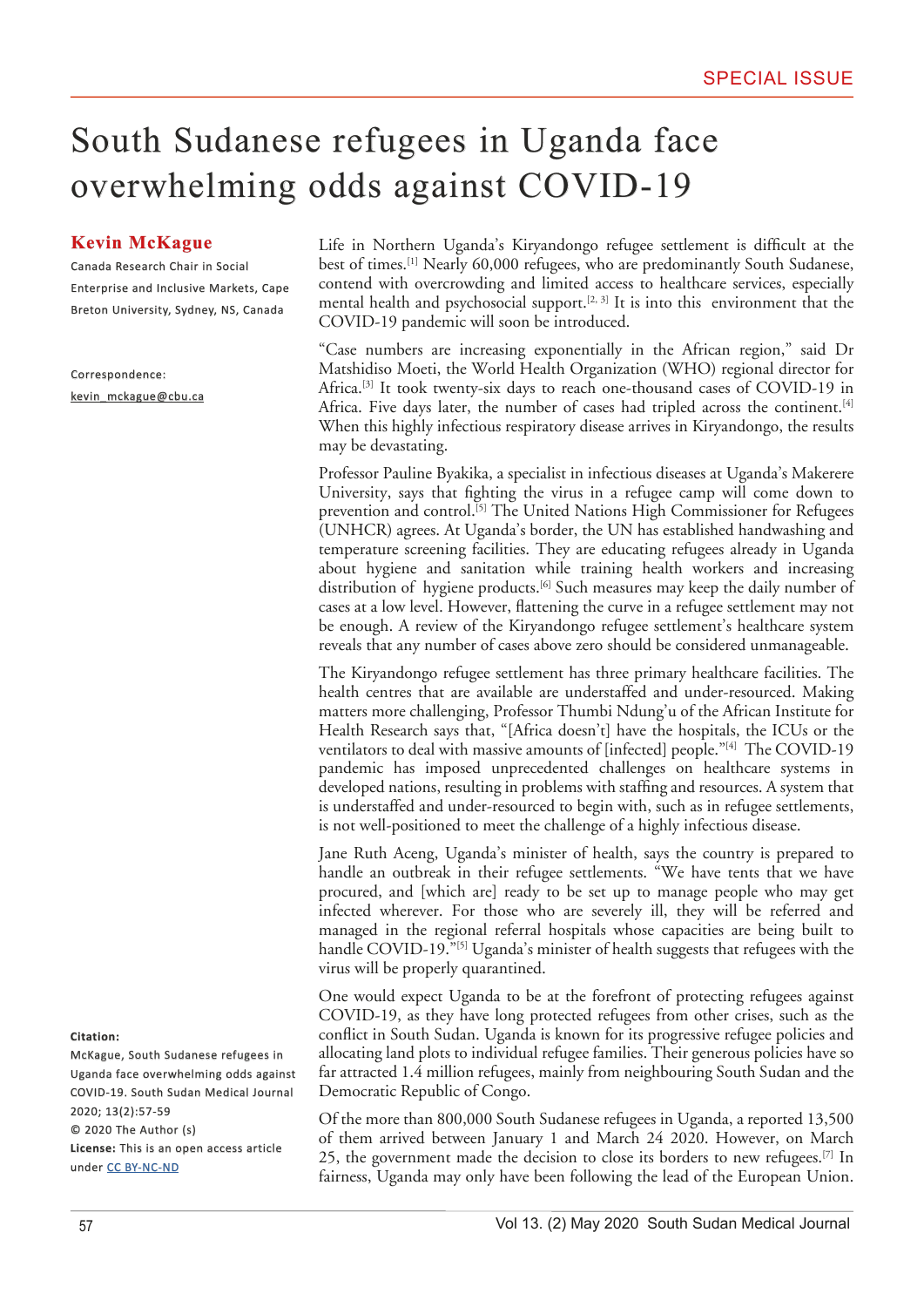Several weeks earlier, the EU's foreign policy chief, Josep Borrell, told migrants in Turkey: "Don't go to the border. The border is not open."[8] But as Filippo Grandi, the UN High Commissioner for Refugees, has pointed out, "everyday life has come to a standstill… [but] wars and persecution have not stopped…" [9] Less than a week after the Commissioner's statement, Uganda closed its borders, putting South Sudanese refugees, and their own nationals, at risk.

However, it is not easy to close a large open border like Uganda's overnight. Titus Jogo, the Refugee Desk Officer in Adjumani, a small town in the Northern Region of Uganda that hosts many refugees, says that despite the closure they receive between 30-34 South Sudanese people per day. The refugees enter through informal border crossings, collect food and money from humanitarian agencies and then cross back into South Sudan. While in Adjumani, the South Sudanese come in direct contact with townspeople, against what are now common practices of social distancing.[10] With the border officially closed, the South Sudanese individuals still entering Uganda are likely to forgo the UNHCR's disease monitoring efforts in fear of reprisals. Closing borders to non-essential travellers is perhaps a positive measure in most circumstances around the world. In this case however, closing the border to refugees discourages monitoring and increases back-and-forth travel, exposing both countries to higher risk of transmission of the virus.

Beyond measures of prevention and control, however successful, further measures will be required to manage the hidden and potentially fatal effects of the virus. Stress, anxiety and depression caused by the pandemic will compound the already challenging mental health statistics among South Sudanese refugees living in settlements in Uganda. In these settlements, suicides more than doubled in 2019 compared to the previous year, the UNHCR reported.[3] The UN Refugee Agency attributes the higher rate of suicide to key factors such as, "sexual and genderbased violence, traumatic events both before feeing the home country and after arriving at a refugee settlement, extreme poverty, and lack of meaningful access to education and jobs."[3] The pandemic will only increase the need for mental health support on a system that is already beyond strained. Of all the South Sudanese refugees who sought mental health and psychosocial support in 2019, only 29 percent received them.[3]

Many people in the world affected by COVID-19 will have to confront mental health hurdles. However, those not living in refugee settlements are better equipped to handle day-to-day mental health issues. The WHO, in its considerations for improving mental health during the crisis, emphasizes the importance of maintaining a regular schedule: regular meals, regular sleep, regular exercise, regular contact within social networks while encouraging children to participate often in fun and educational activities.[11] In the Kiryandongo refugee settlement, where meals, potable water and access to jobs and education are lacking, maintaining a regular schedule was already a struggle. Therefore, entirely novel approaches are required in order to support mental health and psychosocial wellness in the settlement. Just as Uganda's government and the UNHCR have implemented measures to monitor and control the virus to fatten the curve of respiratory illness, a similar dedication is required to screen for signs of mental health concerns. Such a programme, however, will likely only exist once basic needs are met within the settlement.

A COVID-19 vaccine will not be available to South



*COVID-19 preventon messages (Source: Unicef South Sudan)*

Sudanese refugees for at least 18 months. In the meantime, those in the Kiryandongo refugee settlement, and in Uganda, Africa and the rest of the world, need to take positive steps to limit the disease's spread. These measures include:

- Training Village Health Team community health workers in understanding COVID-19 and recruiting them to educate refugees and promote hand washing. If soaps and hand sanitizer is in limited supply, refugees can be trained in soap making as has been the case in Kiryandongo. Locally produced soap can be purchased by UNHCR or non-governmental organizations for distribution to all households in refugee settlements and local host communities.
- Training Village Health Team workers to educate refugees on the importance of physical distancing including limiting the number of people who meet together at any one time. Refugees over 70 years old or with additional underlying conditions should be especially protected.